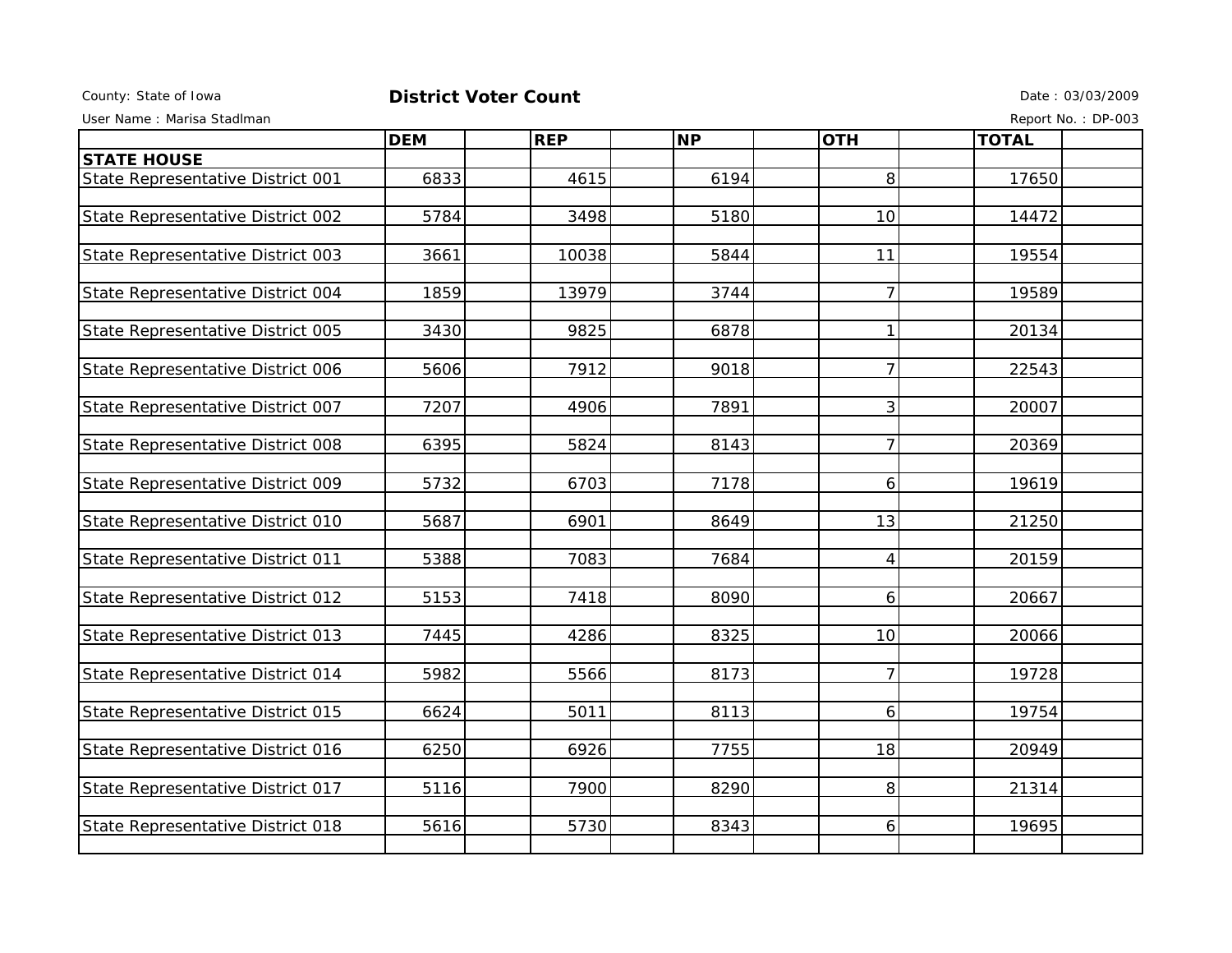|                                   | <b>DEM</b> | <b>REP</b> | <b>NP</b> | <b>OTH</b> | <b>TOTAL</b> | Page 2 |
|-----------------------------------|------------|------------|-----------|------------|--------------|--------|
| State Representative District 019 | 6616       | 5781       | 8053      | 43         | 20493        |        |
|                                   |            |            |           |            |              |        |
| State Representative District 020 | 7064       | 6898       | 8996      | 18         | 22976        |        |
|                                   |            |            |           |            |              |        |
| State Representative District 021 | 6952       | 4264       | 7092      | 9          | 18317        |        |
|                                   | 9489       | 2311       | 6590      | 9          | 18399        |        |
| State Representative District 022 |            |            |           |            |              |        |
| State Representative District 023 | 6559       | 4465       | 8690      | 12         | 19726        |        |
|                                   |            |            |           |            |              |        |
| State Representative District 024 | 5766       | 5314       | 7828      | 3          | 18911        |        |
|                                   |            |            |           |            |              |        |
| State Representative District 025 | 8995       | 4241       | 8393      | 12         | 21641        |        |
|                                   |            |            |           |            |              |        |
| State Representative District 026 | 7377       | 3707       | 7652      | 4          | 18740        |        |
|                                   |            |            |           |            |              |        |
| State Representative District 027 | 9427       | 3673       | 6809      | 9          | 19918        |        |
| State Representative District 028 | 8936       | 4101       | 6859      | 4          | 19900        |        |
|                                   |            |            |           |            |              |        |
| State Representative District 029 | 9396       | 5993       | 8472      | 21         | 23882        |        |
|                                   |            |            |           |            |              |        |
| State Representative District 030 | 12544      | 6077       | 10135     | 31         | 28787        |        |
|                                   |            |            |           |            |              |        |
| State Representative District 031 | 7362       | 5069       | 8823      | 6          | 21260        |        |
|                                   |            |            |           |            |              |        |
| State Representative District 032 | 6743       | 6356       | 8754      | 9          | 21862        |        |
| State Representative District 033 | 9003       | 3442       | 7899      | 33         | 20377        |        |
|                                   |            |            |           |            |              |        |
| State Representative District 034 | 8570       | 4393       | 7566      | 15         | 20544        |        |
|                                   |            |            |           |            |              |        |
| State Representative District 035 | 8148       | 6913       | 9217      | 11         | 24289        |        |
|                                   |            |            |           |            |              |        |
| State Representative District 036 | 8016       | 7547       | 9868      | 18         | 25449        |        |
|                                   |            |            |           |            |              |        |
| State Representative District 037 | 7637       | 6875       | 8160      | 17         | 22689        |        |
| State Representative District 038 | 8952       | 4826       | 6266      | 19         | 20063        |        |
|                                   |            |            |           |            |              |        |
|                                   |            |            |           |            |              |        |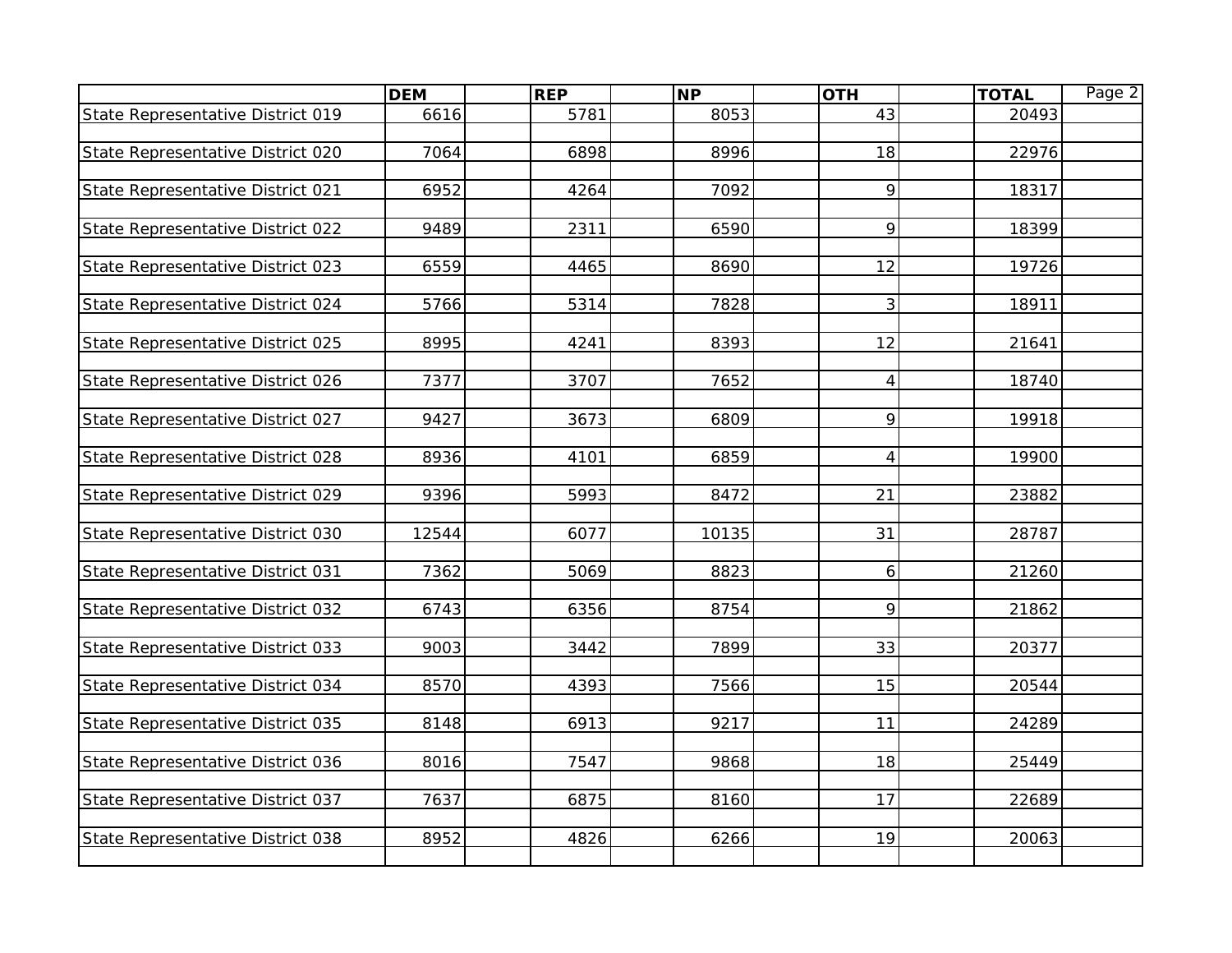|                                   | <b>DEM</b> | <b>REP</b> | <b>NP</b> | <b>OTH</b>     | <b>TOTAL</b> | Page 3 |
|-----------------------------------|------------|------------|-----------|----------------|--------------|--------|
| State Representative District 039 | 6250       | 5642       | 9096      | 11             | 20999        |        |
|                                   |            |            |           |                |              |        |
| State Representative District 040 | 5467       | 7477       | 7508      | 9              | 20461        |        |
|                                   |            |            |           |                |              |        |
| State Representative District 041 | 8573       | 5592       | 6569      | 10             | 20744        |        |
|                                   |            |            |           |                |              |        |
| State Representative District 042 | 9511       | 6964       | 7983      | 17             | 24475        |        |
| State Representative District 043 | 6686       | 5684       | 7308      | 6              | 19684        |        |
|                                   |            |            |           |                |              |        |
| State Representative District 044 | 5518       | 6775       | 7726      | $\overline{7}$ | 20026        |        |
|                                   |            |            |           |                |              |        |
| State Representative District 045 | 8607       | 6082       | 11119     | 136            | 25944        |        |
|                                   |            |            |           |                |              |        |
| State Representative District 046 | 8899       | 6224       | 8452      | 48             | 23623        |        |
|                                   |            |            |           |                |              |        |
| State Representative District 047 | 9296       | 12361      | 13849     | 20             | 35526        |        |
|                                   |            |            |           |                |              |        |
| State Representative District 048 | 7243       | 5005       | 7934      | 17             | 20199        |        |
| State Representative District 049 | 8019       | 4839       | 6938      | 13             | 19809        |        |
|                                   |            |            |           |                |              |        |
| State Representative District 050 | 5232       | 5951       | 7481      | 5              | 18669        |        |
|                                   |            |            |           |                |              |        |
| State Representative District 051 | 6541       | 4795       | 8528      | 13             | 19877        |        |
|                                   |            |            |           |                |              |        |
| State Representative District 052 | 4657       | 6295       | 7609      | 4              | 18565        |        |
|                                   |            |            |           |                |              |        |
| State Representative District 053 | 4962       | 7920       | 7791      | $\overline{2}$ | 20675        |        |
|                                   |            |            |           |                |              |        |
| State Representative District 054 | 5862       | 6114       | 7140      | 8              | 19124        |        |
| State Representative District 055 | 5463       | 6473       | 6774      | 8              | 18718        |        |
|                                   |            |            |           |                |              |        |
| State Representative District 056 | 6296       | 6471       | 6424      | $\overline{7}$ | 19198        |        |
|                                   |            |            |           |                |              |        |
| State Representative District 057 | 5120       | 8625       | 7515      | $\overline{7}$ | 21267        |        |
|                                   |            |            |           |                |              |        |
| State Representative District 058 | 5598       | 7346       | 7455      | 8              | 20407        |        |
|                                   |            |            |           |                |              |        |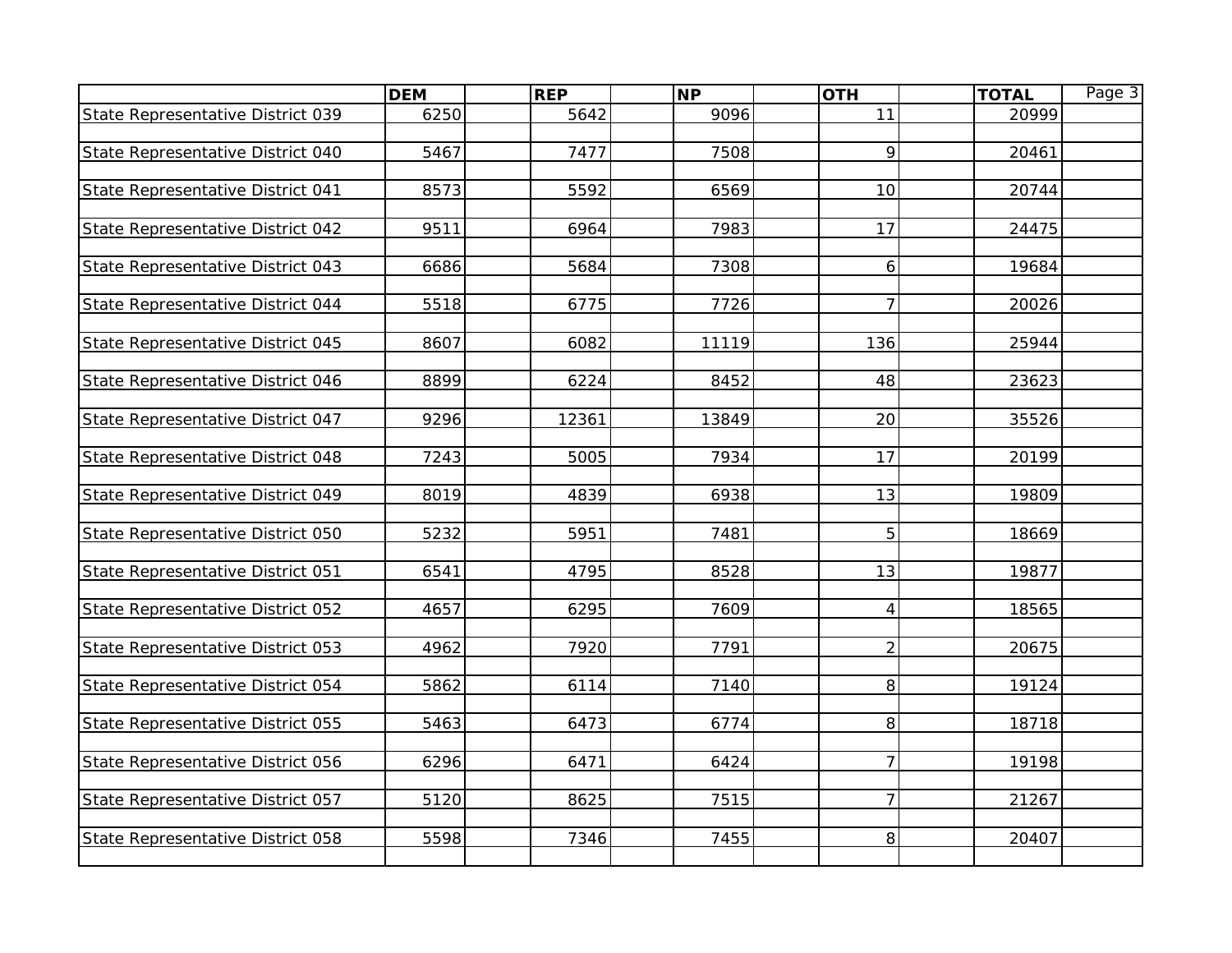|                                   | <b>DEM</b> | <b>REP</b> | <b>NP</b> | <b>OTH</b>     | <b>TOTAL</b> | Page 4 |
|-----------------------------------|------------|------------|-----------|----------------|--------------|--------|
| State Representative District 059 | 8070       | 8045       | 6172      | 14             | 22301        |        |
|                                   |            |            |           |                |              |        |
| State Representative District 060 | 7828       | 8119       | 7362      | 21             | 23330        |        |
|                                   |            |            |           |                |              |        |
| State Representative District 061 | 11463      | 5213       | 5256      | 21             | 21953        |        |
|                                   |            |            |           |                |              |        |
| State Representative District 062 | 9111       | 3380       | 5679      | 17             | 18187        |        |
| State Representative District 063 | 8426       | 9197       | 7312      | 16             | 24951        |        |
|                                   |            |            |           |                |              |        |
| State Representative District 064 | 9685       | 5184       | 6092      | 22             | 20983        |        |
|                                   |            |            |           |                |              |        |
| State Representative District 065 | 9178       | 3164       | 5911      | 23             | 18276        |        |
|                                   |            |            |           |                |              |        |
| State Representative District 066 | 9912       | 2240       | 4955      | 26             | 17133        |        |
|                                   |            |            |           |                |              |        |
| State Representative District 067 | 10198      | 4703       | 6883      | 14             | 21798        |        |
|                                   |            |            |           |                |              |        |
| State Representative District 068 | 9796       | 3840       | 5893      | 10             | 19539        |        |
| State Representative District 069 | 9777       | 11809      | 10216     | 21             | 31823        |        |
|                                   |            |            |           |                |              |        |
| State Representative District 070 | 9130       | 10542      | 9660      | 25             | 29357        |        |
|                                   |            |            |           |                |              |        |
| State Representative District 071 | 6551       | 8401       | 8123      | $\overline{4}$ | 23079        |        |
|                                   |            |            |           |                |              |        |
| State Representative District 072 | 6418       | 6538       | 7032      | $\overline{7}$ | 19995        |        |
|                                   |            |            |           |                |              |        |
| State Representative District 073 | 7741       | 7324       | 8320      | 5              | 23390        |        |
|                                   |            |            |           |                |              |        |
| State Representative District 074 | 8336       | 6882       | 8029      | 16             | 23263        |        |
|                                   | 7168       | 6465       | 7558      | 15             | 21206        |        |
| State Representative District 075 |            |            |           |                |              |        |
| State Representative District 076 | 6639       | 6073       | 8175      | 4              | 20891        |        |
|                                   |            |            |           |                |              |        |
| State Representative District 077 | 12473      | 4590       | 10796     | 90             | 27949        |        |
|                                   |            |            |           |                |              |        |
| State Representative District 078 | 14336      | 4241       | 8276      | 55             | 26908        |        |
|                                   |            |            |           |                |              |        |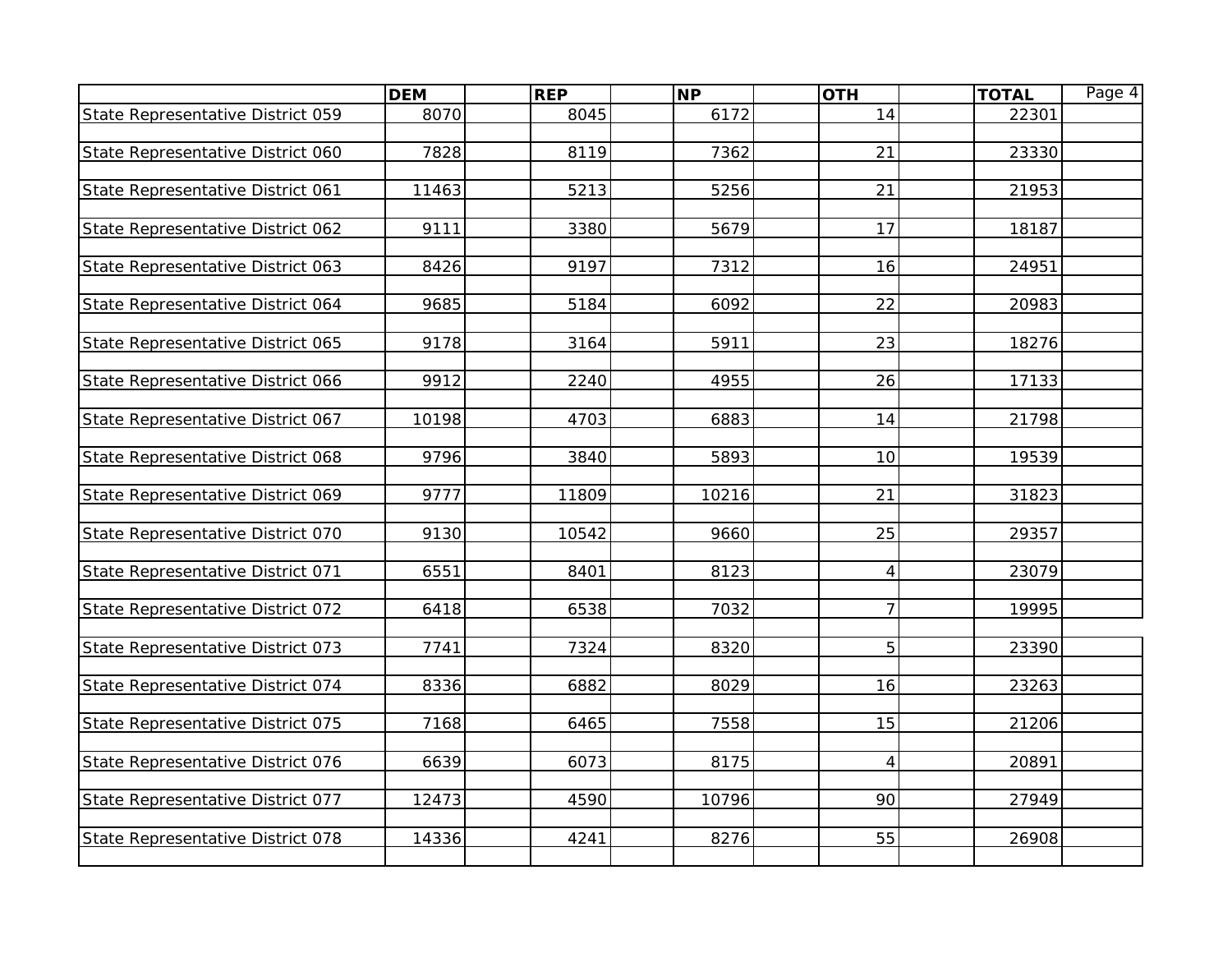|                                   | <b>DEM</b> | <b>REP</b> | <b>NP</b> | <b>OTH</b>     | <b>TOTAL</b> | Page 5 |
|-----------------------------------|------------|------------|-----------|----------------|--------------|--------|
| State Representative District 079 | 6293       | 5334       | 8739      | 3              | 20369        |        |
|                                   |            |            |           |                |              |        |
| State Representative District 080 | 6390       | 6334       | 7469      | $\overline{4}$ | 20197        |        |
|                                   |            |            |           |                |              |        |
| State Representative District 081 | 7662       | 6081       | 8644      | 15             | 22402        |        |
|                                   | 6263       | 8026       | 9499      | 10             | 23798        |        |
| State Representative District 082 |            |            |           |                |              |        |
| State Representative District 083 | 6454       | 5924       | 9360      | 8              | 21746        |        |
|                                   |            |            |           |                |              |        |
| State Representative District 084 | 6842       | 5740       | 9819      | 3              | 22404        |        |
|                                   |            |            |           |                |              |        |
| State Representative District 085 | 7808       | 4727       | 9263      | 9              | 21807        |        |
|                                   |            |            |           |                |              |        |
| State Representative District 086 | 7962       | 2989       | 7808      | 15             | 18774        |        |
|                                   |            |            |           |                |              |        |
| State Representative District 087 | 7395       | 5477       | 6550      | 6              | 19428        |        |
| State Representative District 088 | 9844       | 3931       | 6150      | 11             | 19936        |        |
|                                   |            |            |           |                |              |        |
| State Representative District 089 | 5970       | 7002       | 7624      | 13             | 20609        |        |
|                                   |            |            |           |                |              |        |
| State Representative District 090 | 7266       | 6498       | 7923      | 24             | 21711        |        |
|                                   |            |            |           |                |              |        |
| State Representative District 091 | 5590       | 6289       | 7787      | 5              | 19671        |        |
|                                   |            |            |           |                |              |        |
| State Representative District 092 | 9183       | 2989       | 6252      | 20             | 18444        |        |
|                                   |            |            |           |                |              |        |
| State Representative District 093 | 9553       | 3885       | 5778      | 3              | 19219        |        |
| State Representative District 094 | 7049       | 5700       | 6344      | $\overline{2}$ | 19095        |        |
|                                   |            |            |           |                |              |        |
| State Representative District 095 | 6488       | 6015       | 7952      | 17             | 20472        |        |
|                                   |            |            |           |                |              |        |
| State Representative District 096 | 4771       | 8391       | 6281      | 5              | 19448        |        |
|                                   |            |            |           |                |              |        |
| State Representative District 097 | 4118       | 8854       | 7180      | 11             | 20163        |        |
|                                   |            |            |           |                |              |        |
| State Representative District 098 | 5492       | 10653      | 7488      | 11             | 23644        |        |
|                                   |            |            |           |                |              |        |